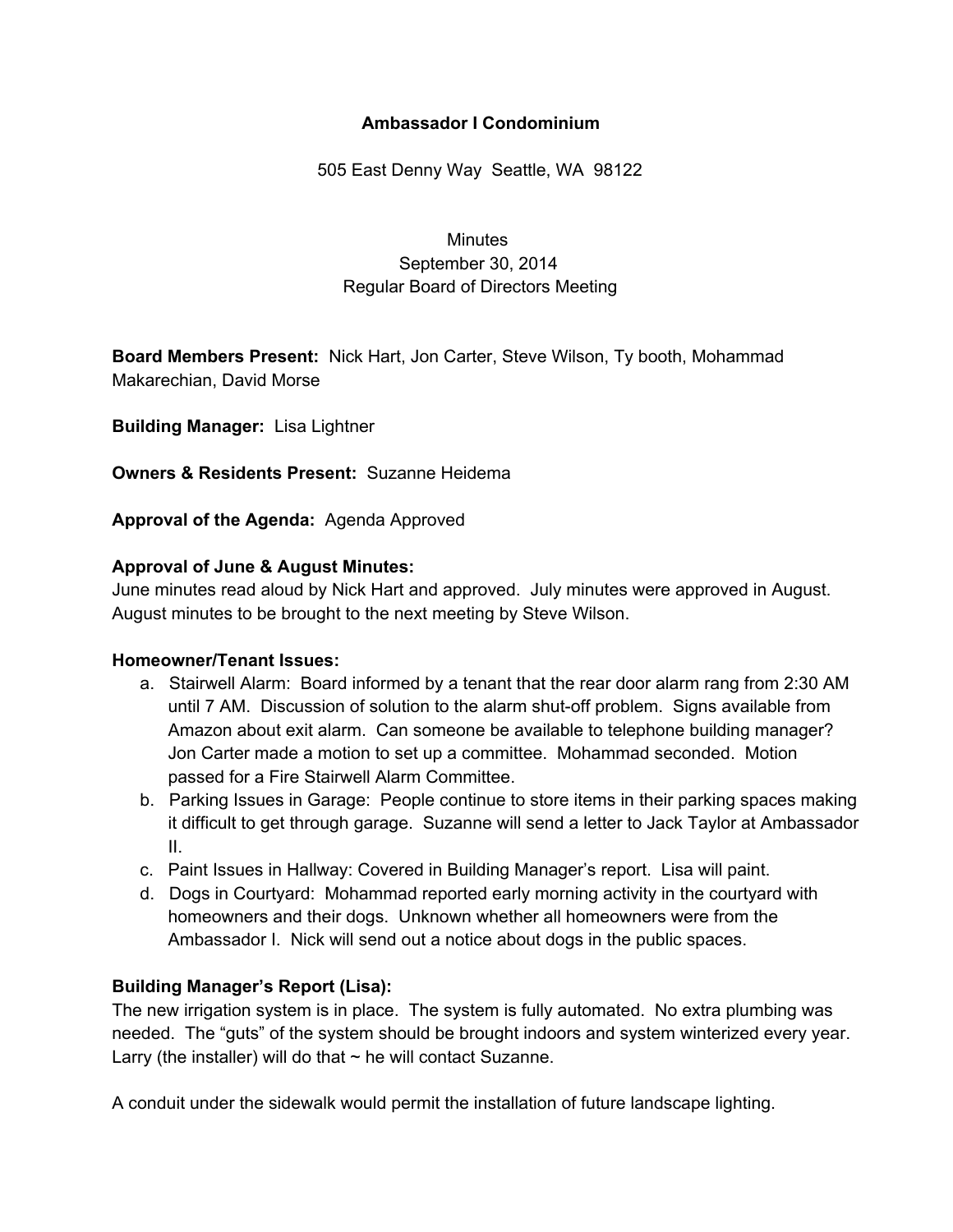A rain meter does not work with our condo situation.

New mulching was suggested. Lisa will check with maintenance.

Jon Carter made a motion for Lisa to purchase mulch and plants within a budget. Ty Booth seconded motion. Motion passed.

Jon Carter had a question about the progress of the second floor hallway paint. Lisa to take care of issue.

Building manager position duties were discussed and options for a "reinvention" of duties. The building manager has now been with the Ambassador I for five months. Lisa proposed a salaried position rather than hourly. Board to discuss proposal later in the meeting.

## **Financial Report (Suzanne):**

Suzanne pointed out that revenues are close to estimates. There has been a lot of move-in activity with fees. Expenses are over budget, about \$2300, due to hiring of the new manager.

## **Old Business:**

- a. Front Porch Tile bids: Mackie Suzuki came to the board meeting with samples of suggested materials. Figure of around \$2500 for granite. The original material dates from the 1920s and was Alaska marble. Not available. Discussion of stone versus tile. Tile cheaper but could break… Stone more expensive but more durable. Concrete would have to be ground down a bit for installation. Nick wanted a proposal ~ Jon Carter will meet with Andy & Suzanne's guy to check out grinding the concrete for the granite. Ty Booth seconded. Motion passed. Makie left granite samples with the board.
- b. Broadband Internet: David Murphy not present to discuss information.
- c. Maintenance Progress/Follow-up: Stairwell project moves along. Grafitti showed need for better securing open areas of stairwell. Guardrails should be replaced. Workman works an average of one day per week.
- d. Cosmos Update:
- e. Hiring of Interior Decorator Consultant: To be discussed after meeting of reserve committee.

### **New Business:**

- a. Reserve Study (and Committee): Motion made to examine the reserve study and to prioritize in case of need to make assessments. Motion made & passed.
- b. Cleaning Contract:
- c. Bank Signature Cards: Nick and Jon will be signators on bank account. Robin Cole's name will be removed.